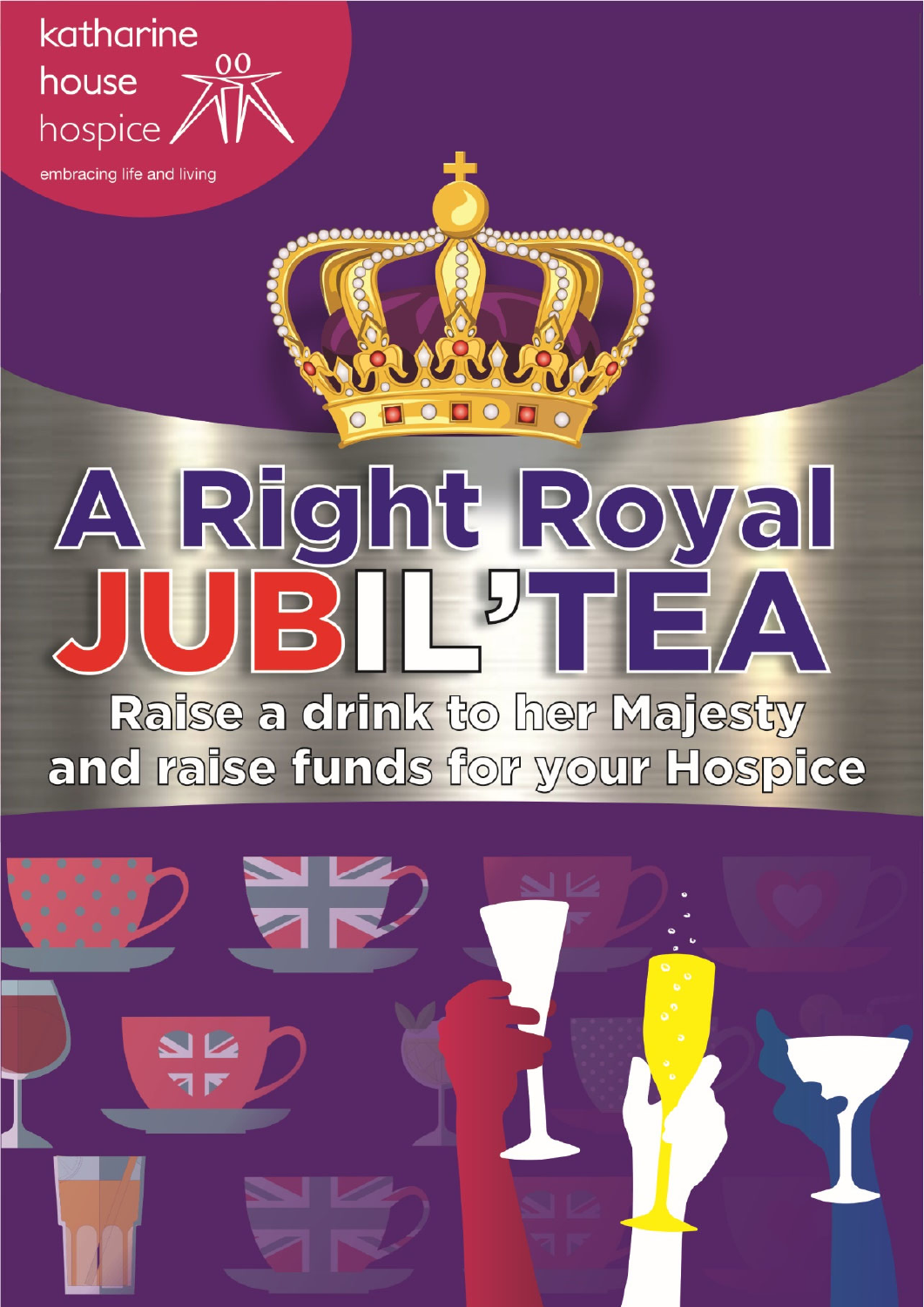# **One, Two, Jubil'Tea!**

## Your steps to success…

#### **Prepare yourself**

Pick your date, time and decide whether you are going to get together in person or virtually. Whether you choose to host a coffee morning, uncork the wine, pop open the gin, or go for a right Royal celebration, the choice is yours! Once you have decided, let everyone know! Download your **Jubil'tea poster** and **bunting** from **www.khhospice.org.uk/jubilee** to help advertise your event to friends, family or colleagues.

#### **Donate and share**

Once you have set the date and invited your guests, it's time to begin fundraising. It's really easy to get started. You can set up a **fundraising page** by visiting **www.khhospice.enthuse.com**, clicking on the **Fundraise for us** button and following the instructions. It's a great idea to add a photo, a fundraising target, a few words about your event and why you have chosen to hold a **Jubil'tea**. Once you have done this, it's time to **SHARE, SHARE, SHARE**! Add it to your Facebook event, WhatsApp group, emails, messages, however you can. The money will come straight to us, and you don't need to do anything!

You can also pay in donations at the Hospice or any of the Katharine House shops, via our website or by posting a cheque payable to Katharine House Hospice. Just make sure you let us know the money is from your **Jubil'tea** event so we know what it's for!

#### **How your fundraising helps**

The specialist palliative care at Katharine House Hospice is provided free of charge to all our patients and their families 24 hours a day, 365 days a year. This is thanks to people like you. Without the support of our local community, our Hospice simply would not exist, so we really cannot thank you enough for your vital support.

**£15** pays for one hour of nursing care **£50** pays for a delicious and nutritious home-cooked meal for 8 patients **£110** pays for a patient receiving care in their own home through the night **£460** pays for 24 hours of care for an in-patient **£6500** pays for all our services for 24 hours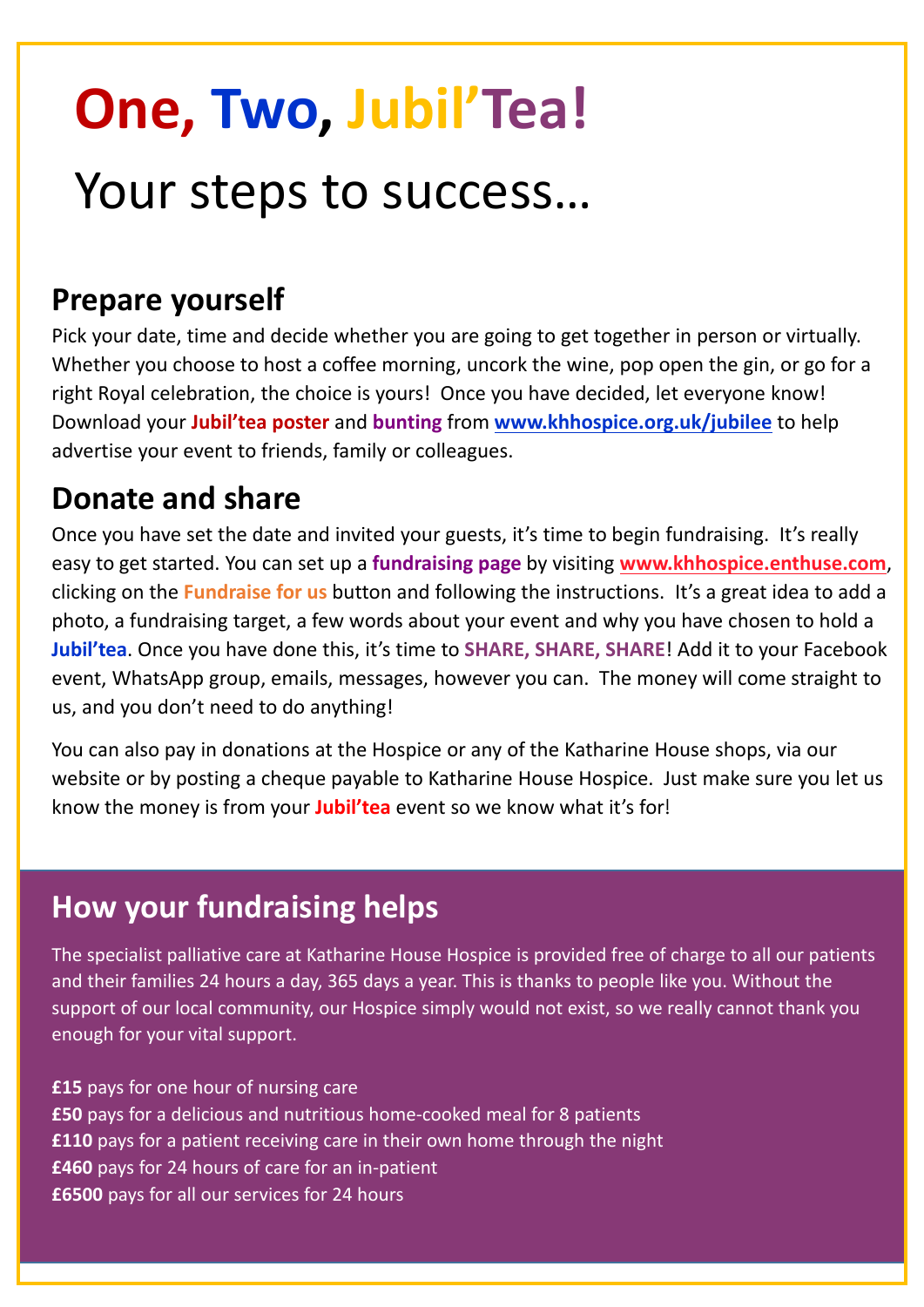# **Ideas for your Jubil'tea event**



#### **At home**

You could ask your guests to make a donation to attend your **Jubil'tea** or ask them to bring along some cakes and craft items that you could sell at your event. If you fancy more than just a natter, try hosting a bingo game, a quiz, or a guess the weight of the cake competition to raise more funds! You could even have a garden party!

#### **At work**

We all love a good tea break at work, or perhaps your office has some budding bakers? Why not host a cake sale in the canteen or a Bake-Off competition whilst you serve your tea!

Remember to check with your employer if they have a match-funding scheme. If they do, every pound you raise could be doubled!

#### Fundraising ideas to get you started

- Host a raffle
- Best decorated cake competition
- Sell craft items
- Online Bake Off
- A skills auction
- Biggest flop award
- Quiz over coffee
- Recipe exchange for donations